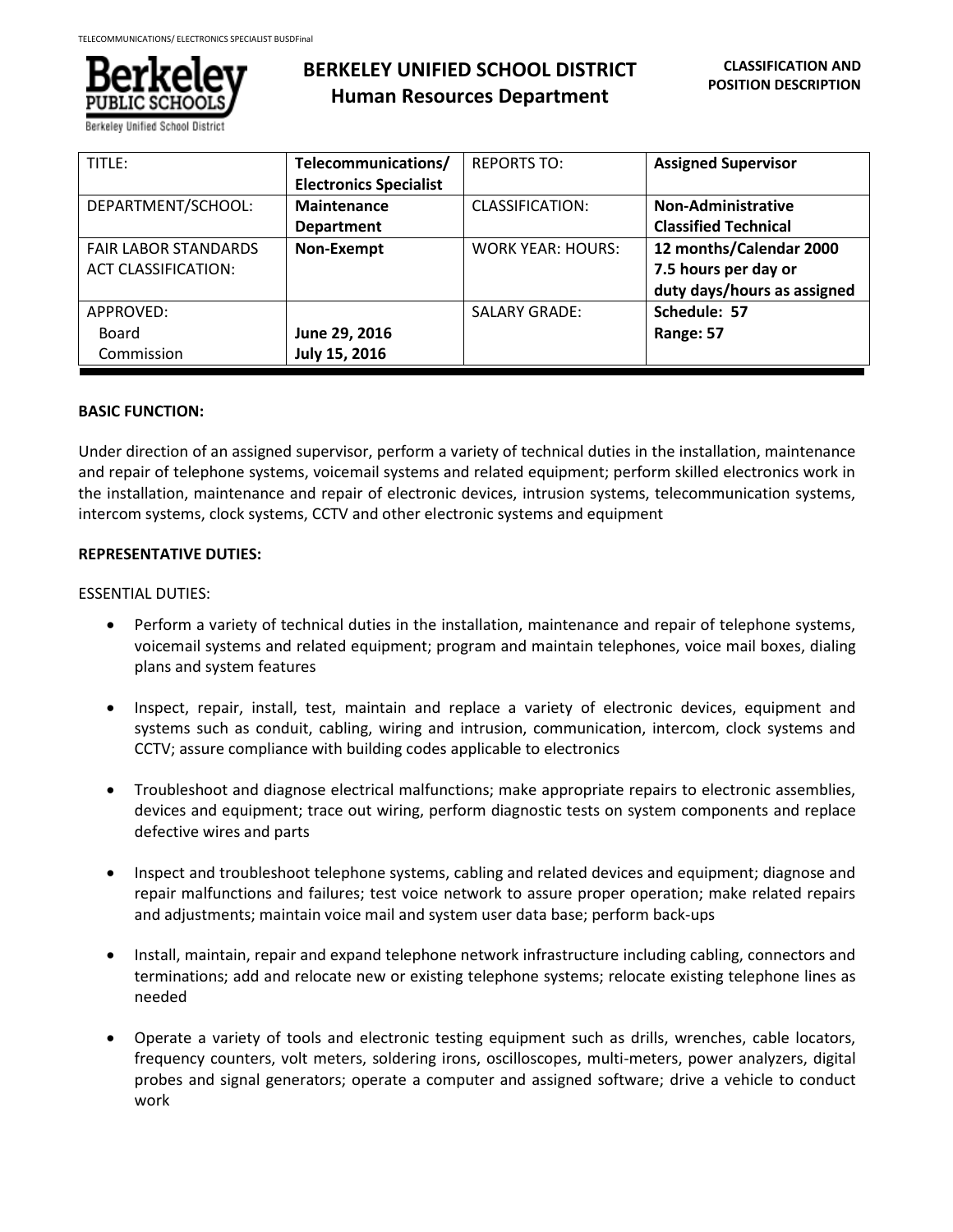- Plan, organize and lay out assigned tasks; interpret electrical plans, diagrams, blue prints, sketches and specifications; work from verbal and written instructions and work orders
- Estimate labor, material and equipment needed for assigned projects; monitor inventory levels of materials and equipment; order, receive and maintain inventory of materials and equipment as needed
- Perform routine and preventive maintenance on electronic systems, parts and circuitry; set up and program communications and other specialized electronic systems
- Research electronic devices, equipment and systems to provide recommendations concerning system replacements, modifications, additions and related purchases
- Communicate with personnel and various outside agencies to exchange information and resolve issues or concerns
- Maintain various records related to work orders and assigned activities
- Maintain shop and work areas in a safe, clean and orderly condition

# OTHER DUTIES:

Perform related duties as assigned

## **KNOWLEDGE AND ABILITIES:**

#### KNOWLEDGE OF:

Methods, materials, tools, testing devices and equipment used in the electronics trade

Methods, materials and equipment used in the installation, maintenance and repair of telecommunications equipment and related systems

Telecommunications terminology

Standard practices of telephone repair

Design, construction, installation, repair and maintenance of electronic devices and systems

Electronic and electrical theory and practices

Building codes related to the electronics

Shop math and measures applicable to the electronics trade

Proper methods of storing parts, supplies and equipment

Record-keeping techniques

- Appropriate safety precautions and procedures
- Oral and written communication skills
- Technical aspects of field of specialty

Proper lifting techniques

#### ABILITY TO:

Perform skilled electronics work in the installation, maintenance and repair of a variety of telecommunication, electronic devices, systems and equipment

Perform a variety of technical duties in the installation, maintenance and repair of telephone systems, voicemail systems and related equipment

Troubleshoot and diagnose malfunctions and failures

Expand telephone networks and related systems

Operate tools, equipment and materials of the electronics trade